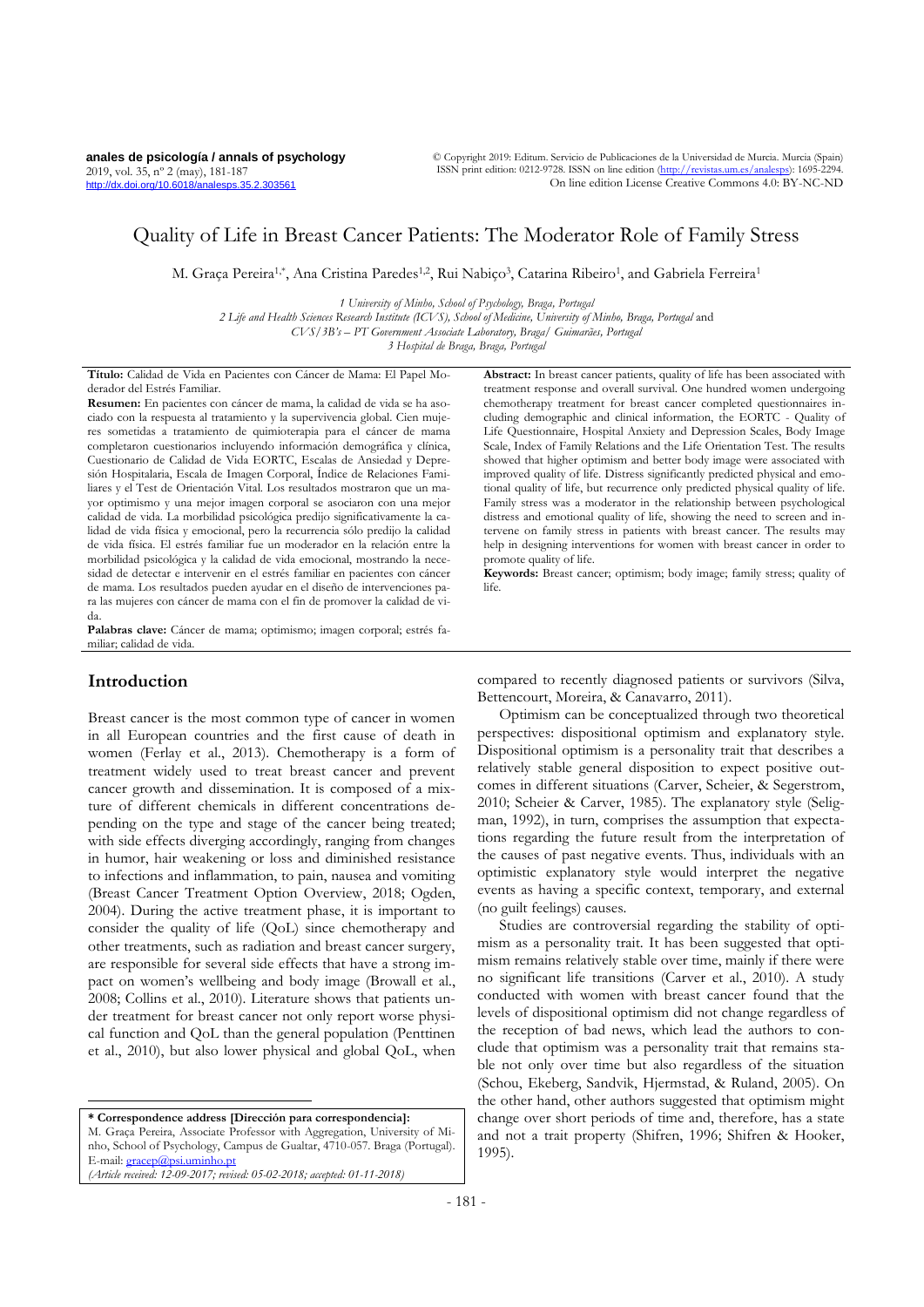Optimism has been extensively researched in recent years, and has consistently been shown to influence patients' QoL, in chronic illnesss (Stanton, Revenson, & Tennen, 2007; Vilhena et al., 2014). Optimism has also been linked to better mental and physical health, in a variety of cancer locations (Allison, Guichard, & Gilain, 2000; Zenger, Brix, Borowski, Stolzenburg, & Hinz, 2009), including breast cancer (Colby & Shifren, 2013; Scheier & Carver, 1992; Schou et al., 2005), as well as a predictor of health outcomes, long-term QoL, and physical well-being (Carver et al., 2005; Carver, Smith, Petronis, & Antoni, 2006; Petersen et al., 2008; Rasmussen, Scheier, & Greenhouse, 2009). The recognized positive impact of optimism on health and its association with decreased psychological distress is important in order to understand the role of optimism on patient's QoL (Carver et al., 2005; Carver et al., 2006; Colby & Shifren, 2013).

Family stress has also been related to cancer adjustment. A cancer diagnosis is a very stressful event that affects both the patient and the family. Family functioning patterns, in particular, have been found to influence patients' distress during and after treatment (Edwards & Clarke, 2004; Kissane et al., 1996), due to the changes in family roles required to cope with cancer, as well as on patients' mental and physical QoL (Northouse et al., 2002). However, studies regarding the role of family stress in breast cancer women during treatment (Moreira, Fernandes, Gomes, Silva, & Santos, 2013) are scarce and, from a heuristic point of view, it is important to understand how family stress may impact patients at risk of poor adjustment, with direct impact on QoL. Therefore, in the present study, the moderating role of family stress was analyzed.

Women with breast cancer often report body image issues related to treatment side effects (Collins et al., 2010; Fobair et al., 2006). Chemotherapy induced alopecia is described as a troublesome event that impacts body image causing distress, which may negatively impact QoL (Lemieux, Maunsell, & Provencher, 2008). Several studies have revealed that problems with body image were related to lower QoL and more psychological distress (Al-Ghazal, Fallowfield, & Blamey, 1999; Avis, Crawford, & Manuel, 2005; Helms, O'Hea, & Corso, 2008).

Psychological distress is common among cancer patients, during the active treatment phase, with a reported prevalence of 37.5% for moderate depression and 15.6% for moderate or severe anxiety, during chemotherapy (Reece, Chan, Herbert, Gralow, & Fann, 2013). Adjuvant treatments are associated with increased anxiety and depression (Browall et al., 2008) that in turn have been related to several QoL dimensions due to dysphoria, stress, less interpersonal relationships, and impaired performance (Penttinen et al., 2010; Reich, Lesur, & Perdrizet-Chevallier, 2007; So et al., 2010). In fact, anxiety and depression have been shown to be independently related to QoL in breast cancer patients, especially regarding the emotional, physical and functional dimensions (Ho, So, Leung, Lai, & Chan, 2013).

Given the multiplicity of dimensions related to QoL assessment, this study focused on QoL dimensions of emotional and physical functioning. Emotional (or psychological) QoL is conceptualized as the individuals' perception of affective and cognitive wellbeing, while physical QoL refers to the perception of one's physical condition that has been shown to significantly predict survival (Braun, Gupta, Grutsch, & Staren, 2011; Gupta, Granick, Grutsch, & Lis, 2006; Seidl & Zannon, 2004).

Models of psychosocial adaptation to chronic illness and disability (Livneh & Antonak, 2005; Northouse, Kershaw, Mood, & Schafenacker, 2005) emphasize the process and strategies involved in adapting/overcoming the impact of chronic disease, such as cancer, on QoL. Based on these theoretical frameworks, dispositional optimism, body image and family stress were analyzed, in this study, as psychological attributes that may influence adaptation to chronic illness, with an impact on psychosocial outcomes, such as QoL. Therefore, the aims of this study were: 1) to analyze the relationship between psychological variables such as distress, family stress, body image, dispositional optimism and QoL; and 2) to find the clinical and psychological variables that contributed to physical and emotional QoL; 3) to analyze whether family stress moderated the relationship between patients' psychological distress and QoL, during breast cancer treatment.

## **Method**

#### **Participants**

This study used a cross-sectional design. One hundred women participated in the study. The inclusion criteria were: a) age over 18 years old; b) diagnosis of breast cancer; and c) undergoing chemotherapy treatment at the moment of the evaluation. Information on demographic and clinical variables was collected through medical records, including duration of diagnosis and cancer recurrence. From the initial sample,  $5\%$  refused to participate in the study due to time constraints but they did not differ on sociodemographic and clinical variables from participants.

#### **Instruments**

*EORTC QLQ-C30* (Aaronson et al., 1993; Portuguese version of Pais-Ribeiro, Pinto, & Santos, 2008). The QLQ-C30 assesses 9 cancer related QoL dimensions using 24 items grouped into functional (physical, role, cognitive, emotional and social), global health/QoL and symptom subscales (fatigue, pain, and nausea/vomiting). The other 6 items assess symptoms of dyspnea, appetite loss, sleep disturbance, constipation and diarrhea. Higher scores on functional and global health/QoL indicate a higher level of functioning and better QoL. Higher scores on symptom subscales indicate more severe symptoms. For the purpose of this study, only the physical (5 items) and emotional (4 items) subscales were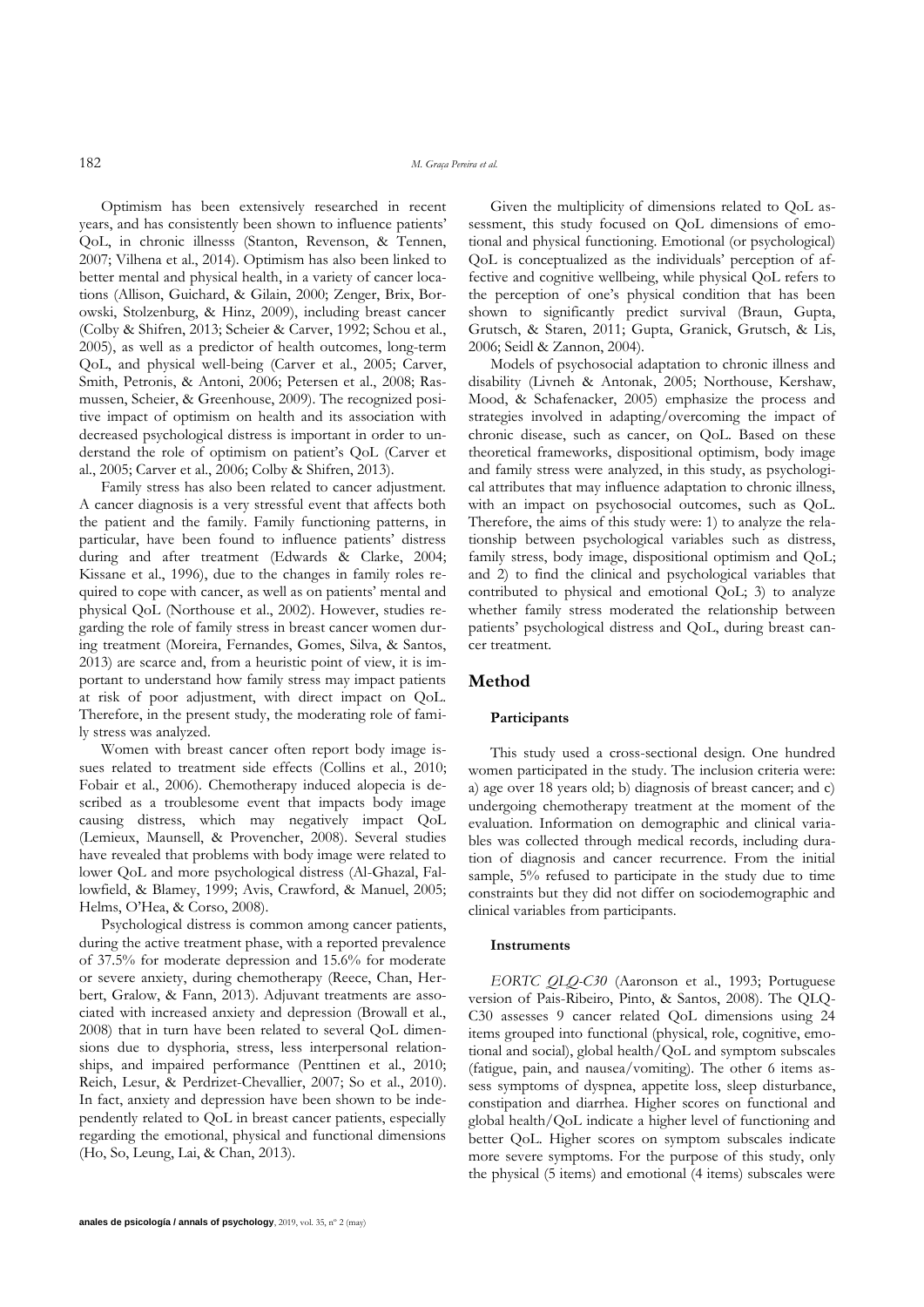included in the analysis with Cronbach's alphas in this sample of .71 and .87 for each dimension, respectively.

*Hospital Anxiety and Depression Scales – HADS* (Zigmond & Snaith, 1983; Portuguese version of Pais-Ribeiro et al., 2007). This scale assesses global psychological distress with 14 items answered on a 4-point Likert scale (0-3), according to symptom frequency during the previous week. Separate scores can also be computed for anxiety and depression subscales, with 7 items evaluating depression and 7 items assessing anxiety. Higher scores indicate higher anxiety/depression or psychological distress. In the present study, Cronbach's alpha was .86 for the global scale.

*Body Image Scale - BIS* (Hopwood, Fletcher, Lee, & Al-Ghazal, 2001; Portuguese version by Moreira, Silva, Marques, & Canavarro, 2010). BIS is a 10 item self-report measure that evaluates the cancer patient's body image using a 3-point Likert scale with scores ranging from 0 to 30. Higher scores indicate worst body image. Cronbach's alpha for this sample was .94.

*Life Orientation Test-Revised (LOT-R)* (Scheier, Carver, & Bridges, 1994; Portuguese version by Laranjeira, 2008). The LOT-R is a 10-item measure, with 3 items that assess an optimistic view of the future, and 3 items reflecting negative expectations. The 4 remaining items act as distractions and are not used in the analysis (e.g.: "I enjoy my friends a lot"). The items are answered according to a 5-point Likert scale ranging from 0 (strongly disagree) to 4 (strongly agree). For this study, optimism was considered a unidimensional construct and the scores were calculated using the optimistic and the reversed pessimistic items. Therefore, higher scores indicate higher dispositional optimism. In this sample Cronbach's alpha was .72.

*Index of Family Relations- IFR* (Hudson, 1992; Portuguese version by Pereira & Roncon, 2010). The IFR is a 25-item measure of family stress that assesses the severity of problems in the family. The IFR produces a 0-100 score with higher scores indicating more severe problems. In this study, Cronbach's alpha was .89 for the IFR.

## **Procedure**

Data was collected in an oncology unit of a central hospital in the North of Portugal using a consecutive sample of women undergoing chemotherapy treatment for breast cancer. Patients were approached by a research team member and invited to participate in the study, the day of the chemotherapy session. Participation was voluntary. The study was approved by the hospital's Ethical Committee and all participants were knowledgeable of the purposes of the study and signed an informed consent.

#### **Statistical analysis**

Pearson correlation was used to analyze the association between continuous variables, and the point-biserial correlation was used regarding the dichotomous variables. Clinical variables significantly associated with QoL were introduced in the regression model to determine their association with physical and emotional QoL. For this purpose, two separate hierarchical regression models (method enter) were computed, with clinical variables introduced in step 1 and psychological variables in step 2. Duration of diagnosis was categorized in two groups: over six months (44%) and less than six months (56%). The moderation analysis was performed using the Baron and Kenny's method (1986).

The statistical analyses were performed using the IBM SPSS Statistics 24 with the level of significance set at  $p < .05$ .

#### **Results**

#### **Sociodemographic and Clinical Characteristics**

The mean age of women was  $52.45$  ( $SD = 11.93$ ). From the total sample, 45% completed primary school education, 27% reported having 9 years of education and 28% high school education or more. Most participants were married or in a long-term relationship (76%), 9% were single, 6% divorced, and 5% widowed.

Approximately half the women had been diagnosed for less than 6 months (56%) and 29% had recurrent breast cancer. Seventy-seven per cent of women had breast cancer surgery, either a mastectomy (63.5%) or breast conserving surgery (36.5%).

## **Relationship between Clinical and Psychological Variables and QoL**

The results showed that duration of diagnosis  $(r = -.365, )$  $p \leq 0.001$  and cancer recurrence ( $r = -0.394$ ,  $p \leq 0.001$ ) were negatively associated with physical QoL. However, there were no differences according to type of surgery (mastectomy vs breast conserving) on body image  $(t(71) = .967, p =$ .337), physical QoL (*t*(71) = -1.919, *p* = .059), and emotional QoL  $(t(72) = -.499, p = .620)$ .

Physical QoL was negatively associated with psychological distress ( $r = -.412$ ,  $p < .001$ ) and body image ( $r = -.392$ ,  $p$ < .001). Emotional QoL was negatively associated with psychological distress ( $r = -.676$ ,  $p < .001$ ), body image ( $r = -$ .397, *p* < .001), and family stress (*r* = -.339, *p* = .001). Therefore, women with lower physical QoL levels reported more psychological symptoms and worst body image, and women with lower emotional QoL also showed more family stress.

Dispositional optimism was positively related to physical  $(r = .205, p = .042)$  and emotional  $(r = .293, p = .003)$  QoL. Women with more psychological distress also reported worst body image ( $r = .597$ ,  $p < .001$ ) and more family stress ( $r =$ .387, *p* < .001) (Table 1).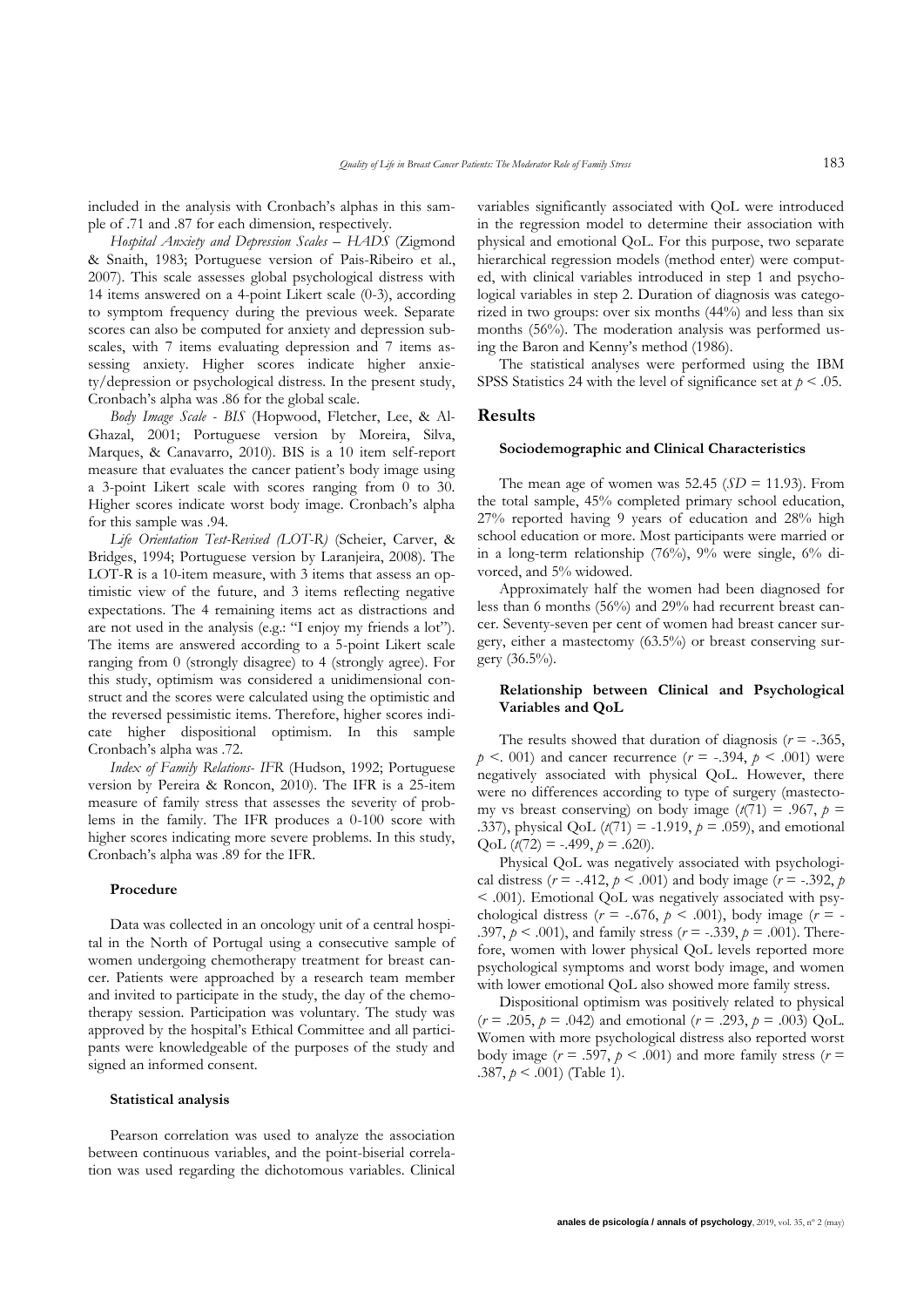**Table 1.** Correlation between Clinical and Psychological Variables in QoL  $(N = 100)$ 

| Measure                             |                                  | 2 | $\mathcal{Z}$                             | 4 | 5 |  |
|-------------------------------------|----------------------------------|---|-------------------------------------------|---|---|--|
| 1. Diagnosis Duration               |                                  |   |                                           |   |   |  |
| 2. Recurrence                       | $721***$ -----                   |   |                                           |   |   |  |
| 3. Distress                         | $.293**$ $.203*$ -----           |   |                                           |   |   |  |
| 4. Family Relations                 |                                  |   | $-.072-.116.387***$                       |   |   |  |
| 5. Body Image                       | 352***.216*.597***289* -----     |   |                                           |   |   |  |
| 6. Optimism                         |                                  |   | $-147$ $-053$ $.554***295*$ $.508***$     |   |   |  |
| 7. Physical QoL                     | 365** 394** 412*** 136 392** 205 |   |                                           |   |   |  |
| 8. Emotional QoL                    |                                  |   | $-128$ $-119$ $.676***339*-397**293:301*$ |   |   |  |
| *p < .05; ** p < .01; *** p < .001. |                                  |   |                                           |   |   |  |

### **Contribution of Clinical and Psychological Variables to Physical and Emotional QoL**

Physical QoL was associated with cancer recurrence and psychological distress, and the model explained 30% of the variance. Women with recurrent breast cancer and higher psychological distress reported lower physical QoL. Psychological distress was the only variable associated with emotional QoL, with the model explaining 48% of the variance (Table 2).

**Table 2.** Hierarchical Regression Models Regarding Physical and Emotional QoL (*N* = 100).

|                          | QoL(QLQ)                               |         |                                         |        |               |         |                  |               |  |
|--------------------------|----------------------------------------|---------|-----------------------------------------|--------|---------------|---------|------------------|---------------|--|
|                          | Physical QoL                           |         |                                         |        | Emotional OoL |         |                  |               |  |
| <b>Variables</b>         | $\Delta R^2$                           | β       |                                         | Þ      | $\Delta R^2$  | β       | $\boldsymbol{t}$ | $\mathcal{P}$ |  |
| Step 1                   | .169                                   |         |                                         |        | .018          |         |                  |               |  |
| - Duration of Diagnosis  |                                        | $-169$  | $-1.258$                                | $-211$ |               | $-.087$ | $-.601$          | .549          |  |
| - Cancer Recurrence      |                                        | $-.273$ | $-2.038$                                | .044   |               | $-.056$ | $-.388$          | .699          |  |
|                          |                                        |         | Adj. $R^2$ : .152<br>Adj. $R^2$ : -.002 |        |               |         |                  |               |  |
| Step 2                   | .296                                   |         |                                         |        | .482          |         |                  |               |  |
| - Duration of Diagnosis  |                                        | $-.029$ | $-.219$                                 | .827   |               | .120    | 1.053            | .295          |  |
| - Cancer Recurrence      |                                        | $-.292$ | $-2.297$                                | .024   |               | $-.070$ | $-.645$          | .521          |  |
| - Psychological Distress |                                        | $-.250$ | $-2.048$                                | .043   |               | $-.711$ | $-6.788$         | .000          |  |
| - Family Stress          |                                        | $-.041$ | $-.413$                                 | .681   |               | $-.091$ | $-1.289$         | .279          |  |
| - Body Image             |                                        | $-188$  | $-1.608$                                | .111   |               | $-.043$ | $-.425$          | .672          |  |
| - Optimism               |                                        | $-.057$ | $-.521$                                 | .603   |               | $-136$  | $-1.451$         | .150          |  |
|                          | Adj. $R^2$ : .250<br>Adj. $R^2$ : .448 |         |                                         |        |               |         |                  |               |  |

#### **Moderation Analysis**

Since there were no differences on family stress according to the presence/absence of a partner ( $U = 768.00$ ,  $p =$ .78), the moderation analysis was performed for the entire sample. Results showed that family stress was a significant moderator in the relationship between psychological distress and emotional QoL but not in the relationship between psychological distress and physical QoL. When family stress was high ( $t = -5.57$ ,  $p < .001$ ), there was a negative relationship between psychological distress and emotional QoL (*r* = - 6.76,  $p \leq 0.001$ ). Therefore, family stress seems to have a higher impact on emotional rather than physical QoL (Figure 1).



Figure 1. The moderator role of Family Stress in the relationship between Distress and QoL.

## **Discussion and Conclusion**

This study aimed to analyze the relationship between clinical and psychological variables in breast cancer patients undergoing chemotherapy treatment; to determine the predictors of physical and emotional QoL; and to analyze the role of family stress as a moderator in the relationship between psychological distress and QoL. Results showed that lower QoL was related to less dispositional optimism, more psychological distress and dissatisfaction with body image. Higher psychological distress was associated with lower physical and emotional QoL and cancer recurrence was also associated with physical QoL. The relationship between psychological distress and emotional QoL was moderated by family stress.

The significant relationship between psychological distress, body image and QoL reinforces the importance of body image, showing that women with worse body image, in this study, also reported lower QoL and more psychological disturbances (Avis et al., 2005; Helms et al., 2008; Rosenberg et al., 2012). These results are probably due to physical changes related to cancer treatments that may create a discrepancy from the ideal-self, causing distress or adjustment disorders (White, 2000; White & Hood, 2011).

The influence of psychological factors on QoL has been consistently reported in several studies that showed a general consensus in cancer research concerning the negative influence of psychological distress on both physical and emotional QoL. In fact, feelings of stress and fear add to the emo-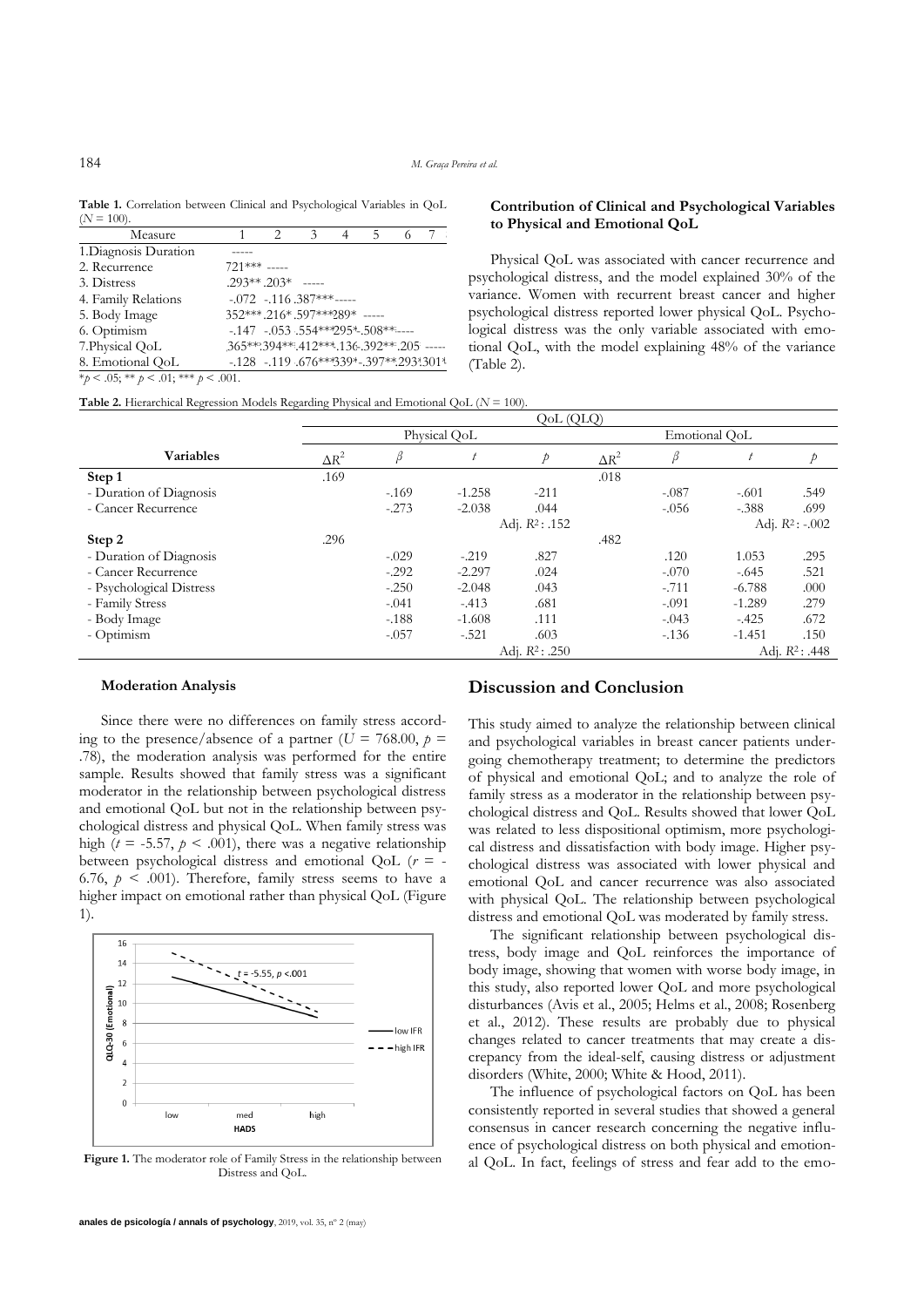tional burden of cancer (Holzner et al., 2001; Penttinen et al*.*, 2010; So et al., 2010), and depression symptoms increase the perception of pain, side effects severity, and are associated with physical symptom intensity (Badger, Braden, Mishel, & Longman, 2004; Reich et al., 2007), making depressed patients more likely to report impaired QoL (Ardebil, Bouzari, Shenas, Zeinalzadeh, & Barat, 2011). In a study by Rabin, Heldt, Hirakata, and Fleck (2008), depressive symptoms predicted all QoL dimensions and the initial psychological distress was the most important predictor of long term QoL, underlying the importance of evaluating patients' psychological symptoms, especially considering the association of QoL with psychological distress and overall survival (Montazeri, 2008).

The results concerning dispositional optimism are in line with the studies showing an association between optimism, QoL and emotional well-being. In women with breast cancer, studies have found that higher optimism and lower pessimism were related to better health-related QoL (Petersen et al., 2008), less depression and anxiety, as well as lower psychological distress (Applebaum et al., 2013; Leung, Atherton, Kyle, Hubbard, & McLaughlin, 2015), and better social and mental functioning (Colby & Shifren, 2013). Considering the results of the contribution of dispositional optimism to QoL, the present study is in accordance with the results of Härtl et al. (2010) that reported no significant predictive value for optimism. One possible explanation may have to do with the confounding effect between optimism and psychological distress, with the latter being a more important variable on QoL when considered together (Härtl et al., 2010). Nonetheless, it is clear that further research is needed to clarify the relationship between optimism and QoL, in different stages of disease breast cancer.

Cancer recurrence was associated with physical QoL showing its importance as a major stressor that impacts the patients' physical well-being, as has been shown by the literature (Northouse et al., 2005). These results highlight the need to better understand the psychological aspects of cancer recurrence, in order to promote better adjustment and decrease psychological strain, during chemotherapy treatment.

Moderation analysis showed a significant impact of high family stress on emotional QoL. Several studies have focused on the association between family functioning and psychological distress, reporting a direct relationship between family functioning and psychological distress (Kissane et al., 1996), highlighting the influence of problematic communication patterns, repressed feelings and less problem solving

## skills on patient's distress (Edwards & Clarke, 2004). The impact of family stress on emotional QoL may be due to the role that family members have to play on managing emotions and shaping patients' experience and feelings about cancer (Thomas, Morris, & Harman, 2002), which explains why family stress acted as a moderator. This result adds to the importance of a family-centered approach in cancer care (Edwards & Clarke, 2004), not only for patients but the family as well, during chemotherapy treatment.

# **Conclusion**

Given the role that psychological distress and QoL have on cancer treatment response and overall survival, it is important to analyze which variables impact these relationships. The results showed the importance of psychological variables such as distress, body image, and family stress on QoL. With increased survival rates and life-expectancy, it becomes paramount to assess women on such variables in order to improve their wellbeing and decrease their negative impact on QoL.

The present study focused on the relationship between clinical and psychological variables in breast cancer showing the role of family stress in the relationship between psychological distress and QoL. According to the results, it is important to screen and intervene on family stress in patients with breast cancer. We believe that, in cases where the screening reveals high family stress, the intervention should be offered in a family context. The family is an essential context of disease management and source of support and family support from partners was found to be the most important support by breast cancer women, acting as a buffer against psychological distress (Hasson-Ohayon, Goldzweig, Braun, & Galinsky, 2010).

The main limitations of this study were the cross sectional design, the exclusive use of self-report measures, and the use of the EORTC QLQ-C30 questionnaire to assess QoL, while the specific measure of EORTC QLQ-BR23 would have been more adequate in breast cancer. Also, the type of chemotherapy protocol was not taken into consideration. Future studies should follow breast cancer women using longitudinal designs in order to identify patterns of adaptation to cancer and QoL, during the different stages of treatment with different chemotherapy treatment protocols and assess the role of family stress on patients' QoL, as the duration of diagnosis increases.

# **References**

- Aaronson, N., Ahmedzai, S., Bergman, B., Bullinger, M., Cull, A., Duez, N., … Takeda, F. (1993). The European Organization for Research and Treatment of Cancer QLQ-C30: A Quality-of-Life Instrument for Use in International Clinical Trials in Oncology. *JNCI Journal of the National Cancer Institute*, *85*(5), 365-376. doi:10.1093/jnci/85.5.365
- Al-Ghazal, S., Fallowfield, L., & Blamey, R. (1999). Does cosmetic outcome from treatment of primary breast cancer influence psychosocial mor-

bidity? *European Journal of Surgical Oncology (EJSO)*, *25*(6), 571-573. doi:10.1053/ejso.1999.0708

Allison, P., Guichard, C., & Gilain, L. (2000). A prospective investigation of dispositional optimism as a predictor of health-related quality of life in head and neck cancer patients. *Quality of Life Research*, *9*(8), 951-960. doi:10.1023/A:1008931906253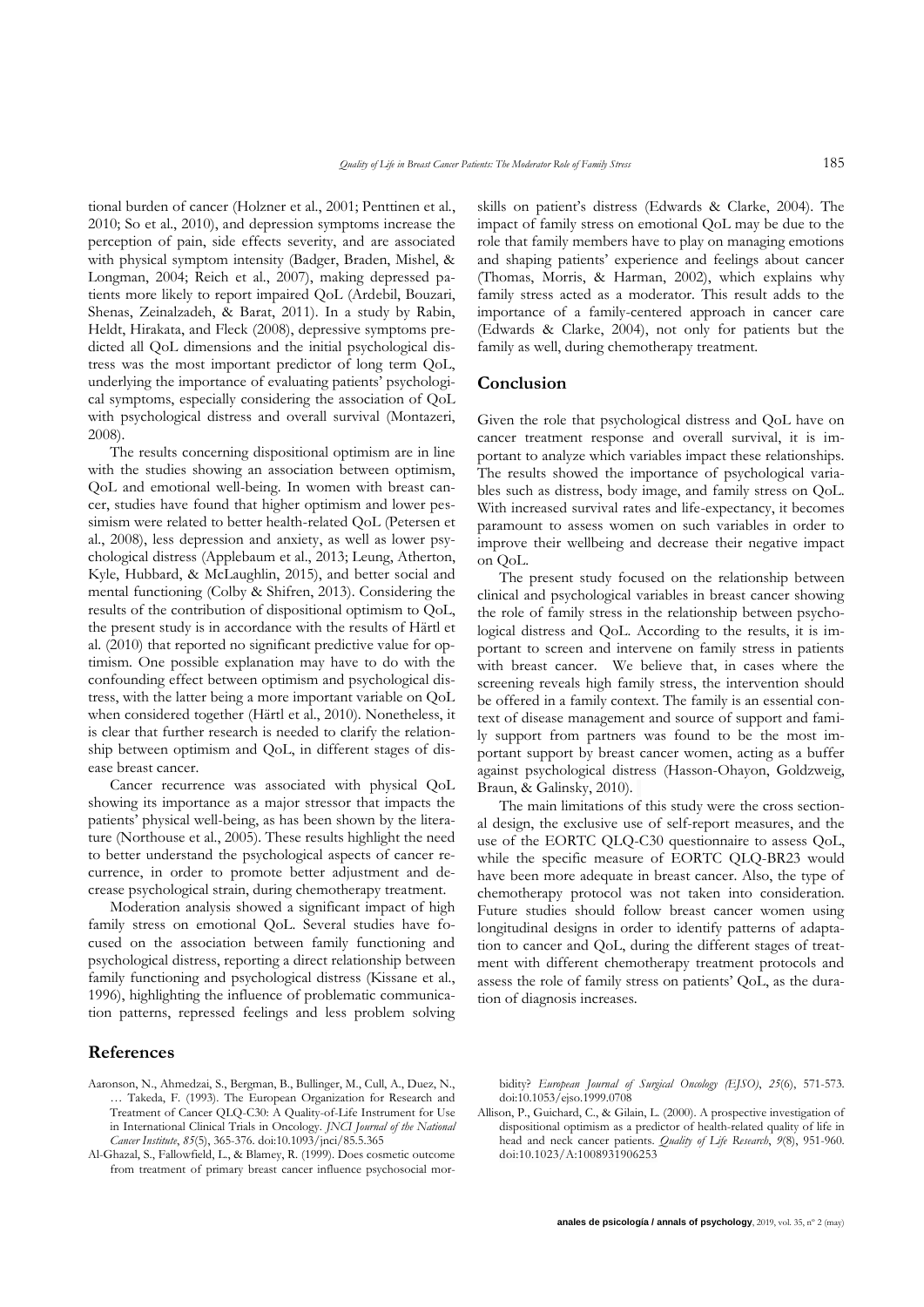186 *M. Graça Pereira et al.*

- Applebaum, A., Stein, E., Lord-Bessen, J., Pessin, H., Rosenfeld, B., & Breitbart, W. (2013). Optimism, social support, and mental health outcomes in patients with advanced cancer. *Psycho-Oncology*, *23*(3), 299-306. doi:10.1002/pon.3418
- Ardebil, M., Bouzari, Z., Shenas, M., Zeinalzadeh, M., & Barat, S. (2011). Depression and health related quality of life in breast cancer patients. *Academic Journal of Cancer Research*, *4*(2), 43-46.
- Avis, N., Crawford, S., & Manuel, J. (2005). Quality of life among younger women with breast cancer. *Journal of Clinical Oncology*, *23*(15), 3322- 3330. doi:10.1200/jco.2005.05.130
- Badger, T., Braden, C., Mishel, M., & Longman, A. (2004). Depression burden, psychological adjustment, and quality of life in women with breast cancer: Patterns over time. *Research in Nursing & Health*, 27(1), 19-28. doi:10.1002/nur.20002
- Baron, R., & Kenny, D. (1986). The moderator-mediator variable distinction in social psychological research: Conceptual, strategic, and statistical considerations. *Journal of Personality and Social Psychology*, *51*(6), 1173- 1182. doi:10.1037//0022-3514.51.6.1173
- Braun, D., Gupta, D., Grutsch, J., & Staren, E. (2011). Can changes in health related quality of life scores predict survival in stages III and IV colorectal cancer? *Health and Quality of Life Outcomes*, *9*(1), 62. doi:10.1186/1477-7525-9-62
- Breast Cancer Treatment Option Overview. (2018, August 22). National Cancer Institute [Webpage]. Retrieved from http://www.cancer.gov/cancertopics/pdq/treatment/breast/Patient/ page5#Keypoint23
- Browall, M., Ahlberg, K., Karlsson, P., Danielson, E., Persson, L., & Gaston-Johansson, F. (2008). Health-related quality of life during adjuvant treatment for breast cancer among postmenopausal women. *European Journal* of Oncology Nursing, 12(3), 180-189. *Journal of Oncology Nursing*, *12*(3), 180-189. doi:10.1016/j.ejon.2008.01.005
- Carver, C. S., Scheier, M. F., & Segerstrom, S. C. (2010). Optimism. *Clinical Psychology Review, 30,* 879–889. doi:10.1016/j.cpr.2010.01.006
- Carver, C., Smith, R., Antoni, M., Petronis, V., Weiss, S., & Derhagopian, R. (2005). Optimistic personality and psychosocial well-being during treatment predict psychosocial well-being among long-term survivors of breast cancer. *Health Psychology*, *24*(5), 508-516. doi:10.1037/0278- 6133.24.5.508
- Carver, C., Smith, R., Petronis, V., & Antoni, M. (2006). Quality of life among long-term survivors of breast cancer: Different types of antecedents predict different classes of outcomes. *Psycho-Oncology*, *15*(9), 749-758. doi:10.1002/pon.1006
- Colby, D., & Shifren, K. (2013). Optimism, mental health, and quality of life: A study among breast cancer patients. *Psychology, Health & Medicine*, *18*(1), 10-20. doi:10.1080/13548506.2012.686619
- Collins, K., Liu, Y., Schootman, M., Aft, R., Yan, Y., Dean, G, … Jeffe, D. (2010). Effects of breast cancer surgery and surgical side effects on body image over time. *Breast Cancer Research and Treatment*, *126*(1), 167- 176. doi:10.1007/s10549-010-1077-7
- Edwards, B., & Clarke, V. (2004). The psychological impact of a cancer diagnosis on families: The influence of family functioning and patients' illness characteristics on depression and anxiety. *Psycho-Oncology*, *13*(8), 562-576. doi:10.1002/pon.773
- Ferlay, J., Steliarova-Foucher, E., Lortet-Tieulent, J., Rosso, S., Coebergh, J., Comber, H., … Bray, F. (2013). Cancer incidence and mortality patterns in Europe: Estimates for 40 countries in 2012. *European Journal of Cancer*, *49*(6), 1374-1403. doi:10.1016/j.ejca.2012.12.027
- Fobair, P., Stewart, S., Chang, S., D'Onofrio, C., Banks, P., & Bloom, J. (2006). Body image and sexual problems in young women with breast cancer. *Psycho-Oncology*, *15*(7), 579-594. doi:10.1002/pon.991
- Gupta, D., Granick, J., Grutsch, J., & Lis, C. (2006). The prognostic association of health-related quality of life scores with survival in breast cancer. *Supportive Care in Cancer*, *15*(4), 387-393. doi:10.1007/s00520-006- 0165-z
- Härtl, K., Engel, J., Herschbach, P., Reinecker, H., Sommer, H., & Friese, K. (2010). Personality traits and psychosocial stress: Quality of life over 2 years following breast cancer diagnosis and psychological impact factors. *Psycho-Oncology*, *19*(2), 160-169. doi:10.1002/pon.1536
- Hasson-Ohayon, I., Goldzweig, G., Braun, M., & Galinsky, D. (2010). Women with advanced breast cancer and their spouses: diversity of support and psychological distress. *Psycho-Oncology, 19*, 1195–1204. doi:10.1002/pon.1678
- Helms, R., O'Hea, E., & Corso, M. (2008). Body image issues in women with breast cancer. *Psychology, Health & Medicine*, 13(3), 313-325. doi:10.1080/13548500701405509
- Ho, S., So, W., Leung, D., Lai, E., & Chan, C. (2013). Anxiety, depression and quality of life in Chinese women with breast cancer during and after treatment: A comparative evaluation. *European Journal of Oncology Nursing*, *17*(6), 877-882. doi:10.1016/j.ejon.2013.04.005
- Holzner, B., Kemmler, G., Kopp, M., Moschen, R., Schweigkofler, H., Dunser, M., … Sperner-Unterweger, B. (2001). Quality of life in breast cancer patients – not enough attention for long-term survivors? *Psychosomatics*, *42*(2), 117-123. doi:10.1176/appi.psy.42.2.117
- Hopwood, P., Fletcher, I., Lee, A., & Al-Ghazal, S. (2001). A body image scale for use with cancer patients. *European Journal of Cancer*, *37*(2), 189- 197. doi:10.1016/s0959-8049(00)00353-1
- Hudson, W. (1992). *The Walmyr Assessment Scales Scoring Manual*. Tempe: Walmyr Publishing Company.
- Kissane, D., Bloch, S., Dowe, D., Snyder, R., Onghena, P., McKenzie, D., & Wallace, C. (1996). The Melbourne Family Grief Study, I: Perceptions of family functioning in bereavement. *American Journal of Psychiatry*, *153*(5), 650-658. doi:10.1176/ajp.153.5.650
- Laranjeira, C. (2008). Tradução e validação portuguesa do Revised Life Orientation Test (LOT-R) [Portuguese translation and validation of the Revised Life Orientation Test (LOT-R)]. *Universitas Psychologica*, *7*(2), 469-476.
- Lemieux, J., Maunsell, E., & Provencher, L. (2008). Chemotherapy-induced alopecia and effects on quality of life among women with breast cancer: A literature review. *Psycho-Oncology*, *17*(4), 317-328. doi:10.1002/pon.1245
- Leung, J., Atherton, I., Kyle, R., Hubbard, G., & McLaughlin, D. (2015). Psychological distress, optimism and general health in breast cancer survivors: A data linkage study using the Scottish Health Survey. *Supportive Care in Cancer*, *24*(4), 1755-1761. doi:10.1007/s00520-015-2968-2
- Livneh, H., & Antonak, R. (2005). Psychosocial adaptation to chronic illness and disability: A primer for counselors. *Journal of Counseling*  $\mathcal{C}^p$  *Development*, *83*(1), 12-20. doi:10.1002/j.1556-6678.2005.tb00575.x
- Montazeri, A. (2008). Health-related quality of life in breast cancer patients: A bibliographic review of the literature from 1974 to 2007. *Journal of Experimental & Clinical Cancer Research*, *27*(1), 32. doi:10.1186/1756- 9966-27-32
- Moreira, C. B., Fernandes, A. F., Gomes, A. M., Silva A. M., & Santos, M. C. (2013). Educational strategy experimented with mastectomized women: Experience report. *Revista de Enfermagem UFPE On Line, 7*(1), 302-305. doi:10.5205/r euol.3049-24704-1-LE.0701201339
- Moreira, H., Silva, S., Marques, A., & Canavarro, M. (2010). The Portuguese version of the Body Image Scale (BIS) – psychometric properties in a sample of breast cancer patients. *European Journal of Oncology Nursing*, *14*(2), 111-118. doi:10.1016/j.ejon.2009.09.007
- Northouse, L., Kershaw, T., Mood, D., & Schafenacker, A. (2005). Effects of a family intervention on the quality of life of women with recurrent breast cancer and their family caregivers. *Psycho-Oncology*, *14*(6), 478-491. doi:10.1002/pon.871
- Northouse, L., Mood, D., Kershaw, T., Schafenacker, A., Mellon, S., Walker, J., … Decker, V. (2002). Quality of life of women with recurrent breast cancer and their family members. *Journal of Clinical Oncology*, *20*(19), 4050-4064. doi:10.1200/jco.2002.02.054
- Ogden, J. (2004). *Understanding Breast Cancer*. Lisbon: Climepsi Editores.
- Pais-Ribeiro, J., Silva, I., Ferreira, T., Martins, A., Meneses, R., & Baltar, M. (2007). Validation study of a Portuguese version of the Hospital Anxiety and Depression Scale. *Psychology, Health and Medicine, 12*, 225-237. doi:10.1080/13548500500524088
- Pais-Ribeiro, J., Pinto, C., & Santos, C. (2008). Validation study of the Portuguese version of the QLC-C30-V.3. *Psicologia, Saúde & Doenças, 9*(1), 89-102.
- Penttinen, H., Saarto, T., Kellokumpu-Lehtinen, P., Blomqvist, C., Huovinen, R., Kautiainen, H., … Hakamies-Blomqvist, L. (2010).